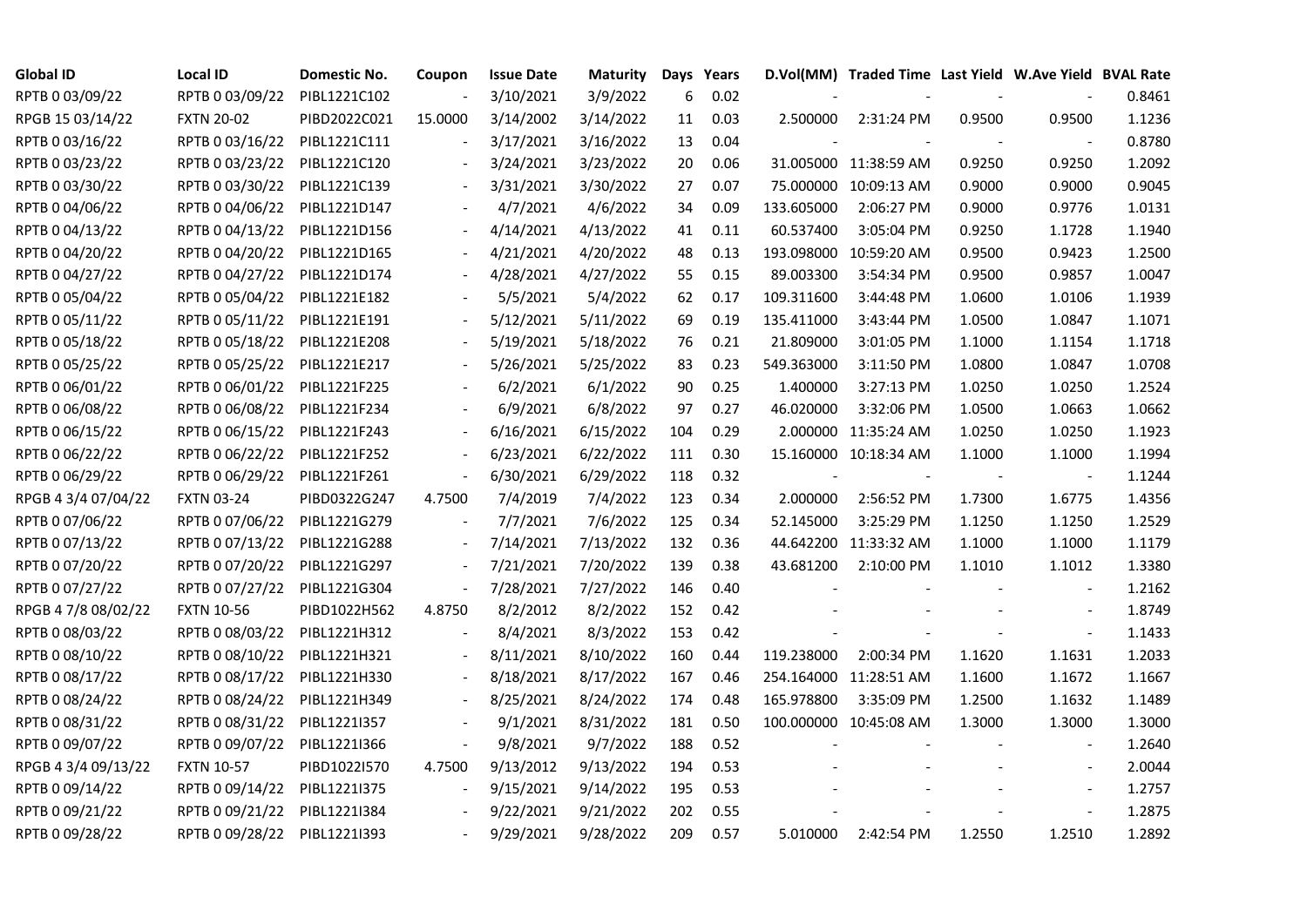| <b>Global ID</b>     | <b>Local ID</b>   | Domestic No. | Coupon                   | <b>Issue Date</b> | <b>Maturity</b>       |     | Days Years |            | D.Vol(MM) Traded Time Last Yield W.Ave Yield BVAL Rate |        |                          |        |
|----------------------|-------------------|--------------|--------------------------|-------------------|-----------------------|-----|------------|------------|--------------------------------------------------------|--------|--------------------------|--------|
| RPTB 0 10/05/22      | RPTB 0 10/05/22   | PIBL1221J409 |                          | 10/6/2021         | 10/5/2022             | 216 | 0.59       |            |                                                        |        |                          | 1.3112 |
| RPTB 0 10/12/22      | RPTB 0 10/12/22   | PIBL1221J418 |                          | 10/13/2021        | 10/12/2022            | 223 | 0.61       | 37.838000  | 3:16:44 PM                                             | 1.3500 | 1.3059                   | 1.2192 |
| RPGB 12 3/4 10/17/22 | <b>FXTN 20-03</b> | PIBD2022J033 | 12.7500                  |                   | 10/17/2002 10/17/2022 | 228 | 0.62       |            |                                                        |        |                          | 2.0853 |
| RPTB 0 10/19/22      | RPTB 0 10/19/22   | PIBL1221J427 | $\blacksquare$           | 10/20/2021        | 10/19/2022            | 230 | 0.63       |            |                                                        |        | $\overline{a}$           | 1.3346 |
| RPTB 0 10/26/22      | RPTB 0 10/26/22   | PIBL1221J436 |                          | 10/27/2021        | 10/26/2022            | 237 | 0.65       |            |                                                        |        |                          | 1.3307 |
| RPTB 0 11/02/22      | RPTB 0 11/02/22   | PIBL1221K443 |                          | 11/3/2021         | 11/2/2022             | 244 | 0.67       | 41.437000  | 2:14:39 PM                                             | 1.4050 | 1.4027                   | 1.3800 |
| RPTB 0 11/09/22      | RPTB 0 11/09/22   | PIBL1221K452 |                          | 11/10/2021        | 11/9/2022             | 251 | 0.69       |            |                                                        |        | $\blacksquare$           | 1.3882 |
| RPTB 0 11/16/22      | RPTB 0 11/16/22   | PIBL1221K461 |                          | 11/17/2021        | 11/16/2022            | 258 | 0.71       |            |                                                        |        | $\blacksquare$           | 1.3830 |
| RPTB 0 11/23/22      | RPTB 0 11/23/22   | PIBL1221K470 |                          | 11/24/2021        | 11/23/2022            | 265 | 0.73       |            | 74.831000 11:57:42 AM                                  | 1.3600 | 1.3619                   | 1.4140 |
| RPTB 0 11/29/22      | RPTB 0 11/29/22   | PIBL1221L488 | $\overline{\phantom{a}}$ |                   | 12/1/2021 11/29/2022  | 271 | 0.74       |            |                                                        |        | $\blacksquare$           | 1.4055 |
| RPGB 4 5/8 12/04/22  | RTB 05-11         | PIID0522L114 | 4.6250                   | 12/4/2017         | 12/4/2022             | 276 | 0.76       | 802.185000 | 3:49:12 PM                                             | 2.3750 | 2.1539                   | 2.1624 |
| RPGB 4 12/06/22      | <b>FXTN 10-58</b> | PIBD1022L585 | 4.0000                   | 12/6/2012         | 12/6/2022             | 278 | 0.76       |            |                                                        |        | $\sim$                   | 2.1028 |
| RPTB 0 12/07/22      | RPTB 0 12/07/22   | PIBL1221L497 |                          | 12/7/2021         | 12/7/2022             | 279 | 0.76       |            |                                                        |        | $\blacksquare$           | 1.4200 |
| RPTB 0 12/14/22      | RPTB 0 12/14/22   | PIBL1221L503 |                          | 12/15/2021        | 12/14/2022            | 286 | 0.78       |            |                                                        |        | $\blacksquare$           | 1.3968 |
| RPTB 0 01/04/23      | RPTB 0 01/04/23   | PIBL1222A013 |                          | 1/5/2022          | 1/4/2023              | 307 | 0.84       |            |                                                        |        | $\overline{\phantom{a}}$ | 1.4568 |
| RPTB 0 01/11/23      | RPTB 0 01/11/23   | PIBL1222A022 |                          | 1/12/2022         | 1/11/2023             | 314 | 0.86       |            |                                                        |        |                          | 1.4852 |
| RPTB 0 01/18/23      | RPTB 0 01/18/23   | PIBL1222A031 | $\overline{\phantom{a}}$ | 1/19/2022         | 1/18/2023             | 321 | 0.88       |            |                                                        |        | $\overline{\phantom{a}}$ | 1.4814 |
| RPTB 0 01/25/23      | RPTB 0 01/25/23   | PIBL1222A040 | $\blacksquare$           | 1/26/2022         | 1/25/2023             | 328 | 0.90       |            |                                                        |        | $\blacksquare$           | 1.4764 |
| RPTB 0 02/01/23      | RPTB 0 02/01/23   | PIBL1222B058 |                          | 2/2/2022          | 2/1/2023              | 335 | 0.92       |            |                                                        |        |                          | 1.5679 |
| RPTB 0 02/08/23      | RPTB 0 02/08/23   | PIBL1222B067 | $\Box$                   | 2/9/2022          | 2/8/2023              | 342 | 0.94       |            | 1.690000 11:10:20 AM                                   | 1.5250 | 1.5250                   | 1.5628 |
| RPGB 4 3/8 02/11/23  | RTB 03-10         | PIID0323B101 | 4.3750                   | 2/11/2020         | 2/11/2023             | 345 | 0.95       | 468.400000 | 3:15:21 PM                                             | 2.4000 | 2.3228                   | 2.3362 |
| RPTB 0 02/15/23      | RPTB 0 02/15/23   | PIBL1222B076 | $\overline{\phantom{a}}$ | 2/16/2022         | 2/15/2023             | 349 | 0.96       | 0.600000   | 3:36:14 PM                                             | 1.5000 | 1.5000                   | 1.5812 |
| RPGB 13 02/20/23     | <b>FXTN 20-04</b> | PIBD2023B048 | 13.0000                  | 2/20/2003         | 2/20/2023             | 354 | 0.97       |            |                                                        |        |                          | 2.3886 |
| RPTB 0 02/22/23      | RPTB 0 02/22/23   | PIBL1222B085 |                          | 2/23/2022         | 2/22/2023             | 356 | 0.98       | 156.368200 | 3:16:57 PM                                             | 1.5600 | 1.5678                   | 1.5589 |
| RPGB 5 1/2 03/08/23  | <b>FXTN 05-75</b> | PIBD0523C752 | 5.5000                   | 3/8/2018          | 3/8/2023              | 370 | 1.01       | 56.000000  | 3:46:34 PM                                             | 2.5250 | 2.5135                   | 2.4919 |
| RPGB 3 1/2 04/21/23  | <b>FXTN 07-58</b> | PIBD0723D588 | 3.5000                   | 4/21/2016         | 4/21/2023             | 414 | 1.13       | 51.170000  | 3:46:31 PM                                             | 2.6250 | 2.6230                   | 2.5936 |
| RPGB 11 7/8 05/29/23 | <b>FXTN 20-05</b> | PIBD2023E054 | 11.8750                  | 5/29/2003         | 5/29/2023             | 452 | 1.24       |            |                                                        |        | $\blacksquare$           | 2.5704 |
| RPGB 3 1/4 08/15/23  | RTB 10-04         | PIID1023H046 | 3.2500                   | 8/15/2013         | 8/15/2023             | 530 | 1.45       | 5.200000   | 3:26:15 PM                                             | 3.0500 | 3.0742                   | 3.0492 |
| RPGB 2 3/8 09/10/23  | <b>FXTN 03-25</b> | PIBD0323I252 | 2.3750                   | 9/10/2020         | 9/10/2023             | 556 | 1.52       | 215.000000 | 2:58:53 PM                                             | 2.9250 | 2.9535                   | 2.9599 |
| RPGB 11 3/8 10/23/23 | <b>FXTN 20-06</b> | PIBD2023J068 | 11.3750                  | 10/23/2003        | 10/23/2023            | 599 | 1.64       |            |                                                        |        |                          | 2.8345 |
| RPGB 2 3/8 03/09/24  | RTB 03-11         | PIID0324C115 | 2.3750                   | 3/9/2021          | 3/9/2024              | 737 | 2.02       | 488.600000 | 2:39:45 PM                                             | 2.9000 | 2.9762                   | 2.9207 |
| RPGB 6 1/4 03/12/24  | RTB 05-12         | PIID0524C129 | 6.2500                   | 3/12/2019         | 3/12/2024             | 740 | 2.03       | 873.400000 | 3:49:32 PM                                             | 3.2000 | 3.0082                   | 2.9583 |
| RPGB 4 1/2 04/20/24  | <b>FXTN 07-59</b> | PIBD0724D595 | 4.5000                   | 4/20/2017         | 4/20/2024             | 779 | 2.13       | 14.760000  | 9:49:39 AM                                             | 3.2500 | 3.2500                   | 3.1460 |
| RPGB 12 3/8 06/03/24 | <b>FXTN 20-07</b> | PIBD2024F075 | 12.3750                  | 6/3/2004          | 6/3/2024              | 823 | 2.25       |            |                                                        |        |                          | 3.2153 |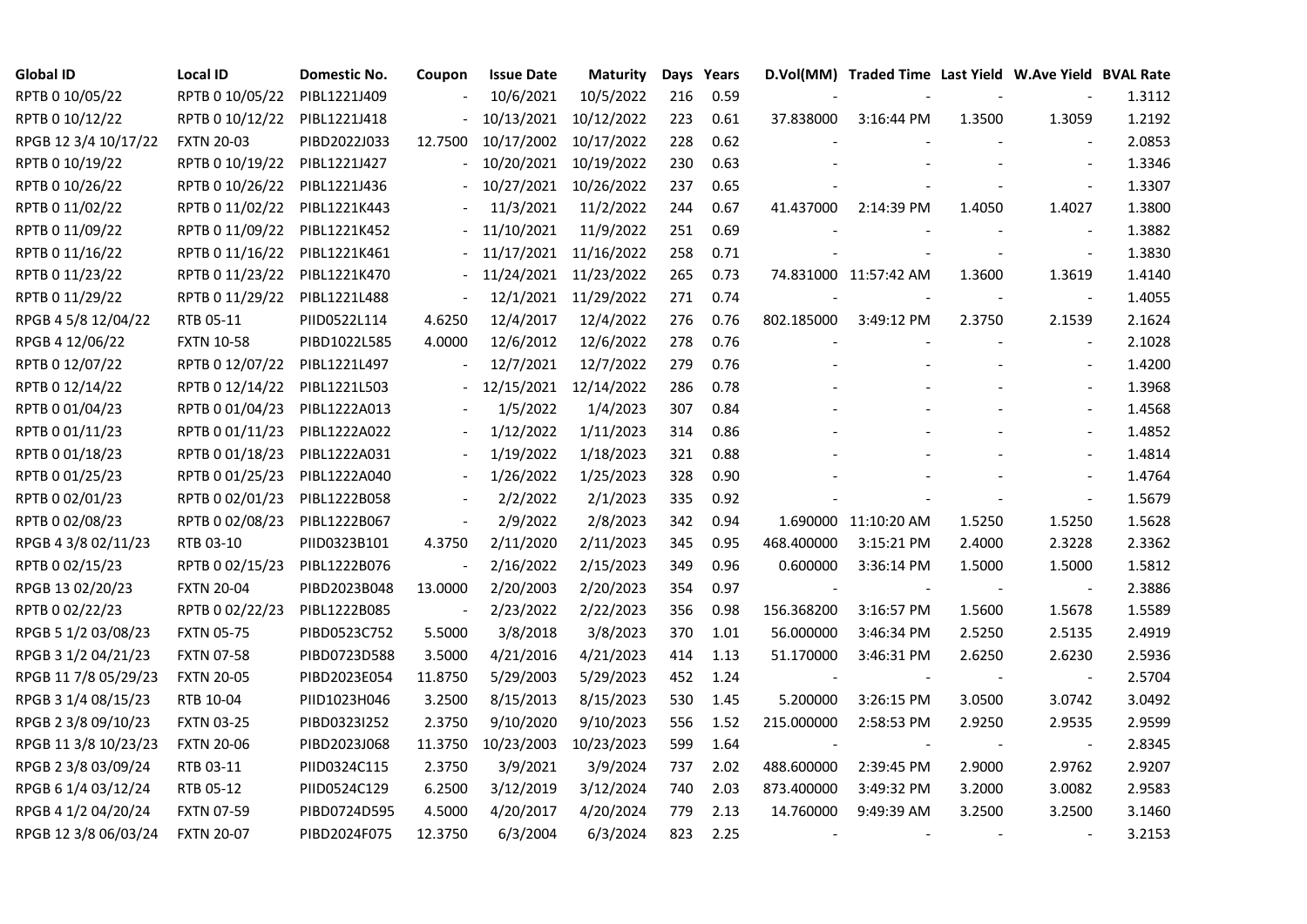| <b>Global ID</b>     | <b>Local ID</b>   | Domestic No. | Coupon  | <b>Issue Date</b> | <b>Maturity</b>  |     | Days Years |                | D.Vol(MM) Traded Time Last Yield W.Ave Yield BVAL Rate |        |                          |        |
|----------------------|-------------------|--------------|---------|-------------------|------------------|-----|------------|----------------|--------------------------------------------------------|--------|--------------------------|--------|
| RPGB 12 7/8 08/05/24 | <b>FXTN 20-08</b> | PIBD2024H086 | 12.8750 | 8/5/2004          | 8/5/2024         | 886 | 2.43       |                |                                                        |        |                          | 3.3137 |
| RPGB 4 1/8 08/20/24  | <b>FXTN 10-59</b> | PIBD1024H595 | 4.1250  | 8/20/2014         | 8/20/2024        | 901 | 2.47       | 106.200000     | 2:32:16 PM                                             | 3.2500 | 3.3573                   | 3.3491 |
| RPGB 4 1/4 10/17/24  | <b>FXTN 05-76</b> | PIBD0524J762 | 4.2500  | 10/17/2019        | 10/17/2024       | 959 | 2.63       |                |                                                        |        | $\overline{\phantom{a}}$ | 3.4311 |
| RPGB 13 3/4 11/11/24 | <b>FXTN 20-09</b> | PIBD2024K091 | 13.7500 | 11/11/2004        | 11/11/2024       | 984 | 2.69       |                |                                                        |        | $\sim$                   | 3.4667 |
| RPGB 5 3/4 04/12/25  | <b>FXTN 07-61</b> | PIBD0725D618 | 5.7500  | 4/12/2018         | 4/12/2025 1,136  |     | 3.11       | 1.300000       | 3:23:54 PM                                             | 3.5000 | 3.5000                   | 3.6972 |
| RPGB 12 1/8 04/14/25 | <b>FXTN 20-10</b> | PIBD2025D103 | 12.1250 | 4/14/2005         | 4/14/2025 1,138  |     | 3.12       |                |                                                        |        |                          | 3.7008 |
| RPGB 2 5/8 08/12/25  | RTB 05-13         | PIID0525H130 | 2.6250  | 8/12/2020         | 8/12/2025 1,258  |     | 3.44       | 5577.344000    | 3:50:25 PM                                             | 3.8500 | 3.8291                   | 3.8437 |
| RPGB 3 5/8 09/09/25  | <b>FXTN 10-60</b> | PIBD10251608 | 3.6250  | 9/9/2015          | 9/9/2025 1,286   |     | 3.52       | 53.100000      | 2:52:18 PM                                             | 3.8500 | 3.8971                   | 3.9572 |
| RPGB 12 1/8 10/20/25 | <b>FXTN 20-11</b> | PIBD2025J116 | 12.1250 | 10/20/2005        | 10/20/2025 1,327 |     | 3.63       |                |                                                        |        |                          | 3.9675 |
| RPGB 18 1/4 11/29/25 | <b>FXTN 25-01</b> | PIBD2525K015 | 18.2500 | 11/29/2000        | 11/29/2025 1,367 |     | 3.74       |                |                                                        |        | $\sim$                   | 4.0240 |
| RPGB 10 1/4 01/19/26 | <b>FXTN 20-12</b> | PIBD2026A122 | 10.2500 | 1/19/2006         | 1/19/2026 1,418  |     | 3.88       |                |                                                        |        | $\blacksquare$           | 4.0959 |
| RPGB 6 1/4 02/14/26  | <b>FXTN 07-62</b> | PIBD0726B627 | 6.2500  | 2/14/2019         | 2/14/2026 1,444  |     | 3.95       | 36.600000      | 3:50:38 PM                                             | 4.1000 | 4.0955                   | 4.2743 |
| RPGB 3 3/8 04/08/26  | <b>FXTN 05-77</b> | PIBD0526D772 | 3.3750  | 4/8/2021          | 4/8/2026 1,497   |     | 4.10       | 5621.000000    | 3:48:23 PM                                             | 4.1475 | 4.1669                   | 4.1499 |
| RPGB 3 1/2 09/20/26  | RTB 10-05         | PIID1026I057 | 3.5000  | 9/20/2016         | 9/20/2026 1,662  |     | 4.55       | 0.550000       | 2:16:34 PM                                             | 4.9000 | 4.8818                   | 4.3950 |
| RPGB 6 1/4 10/20/26  | RTB 15-01         | PIID1526J019 | 6.2500  | 10/20/2011        | 10/20/2026 1,692 |     | 4.63       |                |                                                        |        | $\overline{\phantom{a}}$ | 4.4306 |
| RPGB 8 12/07/26      | <b>FXTN 20-13</b> | PIBD2026L139 | 8.0000  | 12/7/2006         | 12/7/2026 1,740  |     | 4.76       |                |                                                        |        |                          | 4.4876 |
| RPGB 5 3/8 03/01/27  | RTB 15-02         | PIID1527C023 | 5.3750  | 3/1/2012          | 3/1/2027 1,824   |     | 4.99       |                |                                                        |        | $\overline{\phantom{a}}$ | 4.5872 |
| RPGB 4 3/4 05/04/27  | <b>FXTN 10-61</b> | PIBD1027E617 | 4.7500  | 5/4/2017          | 5/4/2027 1,888   |     | 5.17       |                | 70.200000 11:41:43 AM                                  | 4.6750 | 4.6755                   | 4.7695 |
| RPGB 4 5/8 06/02/27  | RTB 05-14         | PIID0527L140 | 4.6250  | 12/2/2021         | 6/2/2027 1,917   |     | 5.25       | 104.848000     | 2:34:47 PM                                             | 4.6300 | 4.6589                   | 4.7500 |
| RPGB 8 5/8 09/06/27  | <b>FXTN 20-14</b> | PIBD2027I140 | 8.6250  | 9/6/2007          | 9/6/2027 2,013   |     | 5.51       |                |                                                        |        | $\blacksquare$           | 4.7530 |
| RPGB 6 1/4 03/22/28  | <b>FXTN 10-63</b> | PIBD1028C635 | 6.2500  | 3/22/2018         | 3/22/2028 2,211  |     | 6.05       | $\blacksquare$ |                                                        | $\sim$ | $\blacksquare$           | 4.8782 |
| RPGB 3 5/8 04/22/28  | <b>FXTN 07-64</b> | PIBD0728D649 | 3.6250  | 4/22/2021         | 4/22/2028 2,242  |     | 6.14       | 261.000000     | 3:31:51 PM                                             | 4.9500 | 4.8818                   | 4.8505 |
| RPGB 3 3/4 08/12/28  | <b>FXTN 07-65</b> | PIBD0728H654 | 3.7500  | 8/12/2021         | 8/12/2028 2,354  |     | 6.45       | 12.000000      | 3:21:11 PM                                             | 5.1000 | 5.1000                   | 5.0198 |
| RPGB 9 1/2 12/04/28  | <b>FXTN 20-15</b> | PIBD2028L151 | 9.5000  | 12/4/2008         | 12/4/2028 2,468  |     | 6.76       |                |                                                        |        | $\overline{\phantom{a}}$ | 5.0610 |
| RPGB 67/8 01/10/29   | <b>FXTN 10-64</b> | PIBD1029A644 | 6.8750  | 1/10/2019         | 1/10/2029 2,505  |     | 6.86       | 101.200000     | 3:54:39 PM                                             | 5.1500 | 5.1994                   | 5.2340 |
| RPGB 8 3/4 05/27/30  | <b>FXTN 20-16</b> | PIBD2030E166 | 8.7500  | 5/27/2010         | 5/27/2030 3,007  |     | 8.23       | 49.715000      | 2:33:24 PM                                             | 5.2500 | 5.2500                   | 5.2521 |
| RPGB 2 7/8 07/09/30  | <b>FXTN 10-65</b> | PIBD1030G655 | 2.8750  | 7/9/2020          | 7/9/2030 3,050   |     | 8.35       | 242.150000     | 3:56:44 PM                                             | 5.2500 | 5.2560                   | 5.2622 |
| RPGB 12 1/2 07/28/30 | <b>FXTN 25-02</b> | PIBD2530G029 | 12.5000 | 7/28/2005         | 7/28/2030 3,069  |     | 8.40       |                |                                                        |        | $\blacksquare$           | 5.2658 |
| RPGB 11 1/4 01/26/31 | <b>FXTN 25-03</b> | PIBD2531A032 | 11.2500 | 1/26/2006         | 1/26/2031 3,251  |     | 8.90       |                |                                                        |        | $\overline{\phantom{a}}$ | 5.3061 |
| RPGB 8 07/19/31      | <b>FXTN 20-17</b> | PIBD2031G171 | 8.0000  | 7/19/2011         | 7/19/2031 3,425  |     | 9.38       | 94.624000      | 3:55:14 PM                                             | 5.1500 | 5.1799                   | 5.1631 |
| RPGB 4 07/22/31      | <b>FXTN 10-66</b> | PIBD1031G662 | 4.0000  | 7/22/2021         | 7/22/2031 3,428  |     | 9.39       |                | 5.320000 11:05:49 AM                                   | 5.0500 | 5.0500                   | 5.3029 |
| RPGB 9 3/8 10/05/31  | <b>FXTN 25-04</b> | PIBD2531J042 | 9.3750  | 10/5/2006         | 10/5/2031 3,503  |     | 9.59       |                |                                                        |        | $\overline{\phantom{a}}$ | 5.3344 |
| RPGB 4 7/8 01/20/32  | <b>FXTN 10-67</b> | PIBD1032A675 | 4.8750  | 1/20/2022         | 1/20/2032 3,610  |     | 9.88       | 234.000000     | 3:59:19 PM                                             | 5.2400 | 5.1739                   | 5.1735 |
| RPGB 5 7/8 02/02/32  | <b>FXTN 20-18</b> | PIBD2032B183 | 5.8750  | 2/2/2012          | 2/2/2032 3,623   |     | 9.92       |                | 5.000000 11:21:07 AM                                   | 5.3000 | 5.3000                   | 5.3456 |